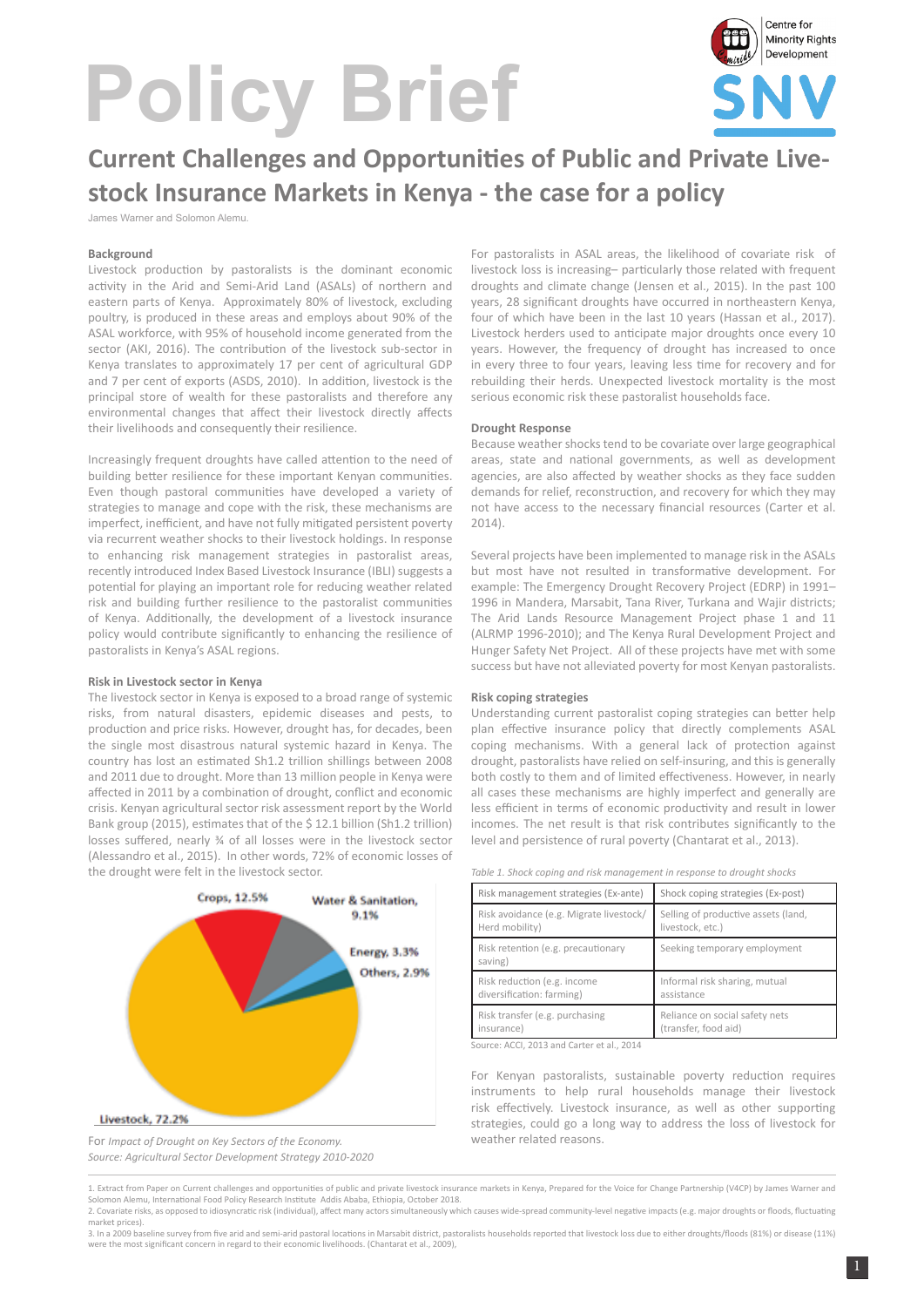#### **Livestock Insurance in Kenya**

Only with the emergence of index-based weather insurance in 2008 did more smallholder farmers begin to gain access to insurance. Index Based Livestock Insurance (IBLI) uses observable parameters, such as rainfall, temperature, and satellite-measured vegetation level to better address pastoralist risk needs (Hassan et al., 2017).

From 2005, several insurance companies started to look at the market potential of agricultural insurance (ACCI, 2013). However, opposed to traditional insurance products that require physical loss inspection, the administrative costs for livestock insurance were too high to offer these products to smallholder farmers or pastoralists. There are 50 licensed insurance companies in Kenya and currently 10 insurance companies are underwriting livestock insurance (AKI 2016)



A pastoralists livestock market

#### **Livestock insurance program in Kenya before 2015**

With the private sector hesitant to insure rural smallholder pastoralists, a hybrid public/private partnership was piloted to assist smallholders in a relatively cost-effective manner. International livestock Research Institute (ILRI), with support from DFID and in partnership with UAP and Equity Bank, set out the first index-based weather insurance to mitigate against livestock mortality for the Marsabit District in 2009. The product aimed at insuring pastoralists in the event an animal died as a result of lack of pasture grazing due to drought.

The total gross premium for livestock insurance in 2015 was ksh.148.18 Million (1.4 Million USD). On the other hand, ksh.56.17 Million (549.1 Thousand USD) claims incurred and CIC accounts for 35% from the total livestock incurred in 2015. Since 2012, ILRI has been working with APA and Takaful Insurance company to sell IBLI's product.

Index based insurance products are relatively simple and have a transparent structure which does not incentivize greater risk behavior. However, there are still many limitations. For example, pastoralists may receive a payout even when their livestock survive, or they may experience losses when a payout is not triggered. This phenomenon is called "basis risk" and has been cited frequently as a key barrier in index insurance uptake (Ruth et al., 2014).

IBLI took on the challenge of making insurance commercially viable amongst pastoralists who occupy vast remote areas in Kenya and Ethiopia with almost non-existent communication and transport options. The program was launched in Marsabit county of Kenya in January 2010. Since then, it has been expanded to include Isiolo (August 2013), Wajir (August 2013), Garissa (January 2015) and Mandera counties (January 2015) in Kenya (Jensen et al., 2015).

#### **IBLI development in the northern Kenya (2010-2014)**

The first five years of IBLI (2010-2014) had not created a sustainable market for the insurance product. Despite the continued expansion, sales figures had still not reached significant numbers of pastoralists. Based on estimations, less than 1% of pastoralists were covered by index insurance in 2014. The top three reasons for not purchasing insurance included a lack of purchasing ability; not understanding the role of insurance and the insurance product; and insufficient need (not enough animals). The survey indicated that subsidies and awareness creation were critical bottlenecks to insurance adoption.

#### **The Shift from Asset Replacement to Asset Protection**

A lack of uptake caused researchers to reconsider how to reduce costs to increase efficiency for improved insurance coverage. In 2014, an IBLI research team started to shift from an asset replacement contract to asset protection. Based on survey research conducted in pastoralist areas, the costs of insurance could be reduced greatly if livestock was prevented from dying (providing emergency fodder, etc.) rather than actual livestock replacement after death. Put simply, protecting vulnerable livestock is less expensive than replacing it. This indicated that IBLI could serve as precautionary savings through preventing livestock death. Pastoralists could also increase spending on livestock health services including veterinary services and vaccination asset protection contracts.

#### **New IBLI initiative starting in 2015**

IBLI incorporated an asset protection methodology in 2015 to intervene before losses actually occurred. During the January-February 2015, ILRI Kenya sold this new insurance model that would trigger payments for pastoralists to maintain their livestock in the face of severe forage scarcity. This revision to the IBLI contract and recent payouts were largely responsible for a dramatic increase in sales upon its introduction of the January-February 2015 sales period. In that period, IBLI sold 2,616 contracts, which was almost ten-fold increase in sales of the previous August-September 2014 period.

From IBLI's inception in 2010 to March 2015, a total of 7,454 contracts had been sold, covering 16,814 TLUs and with the total insured value exceeding KSH 266 million (USD \$2.95 million). In 2016, IBLI covered 2,510 (2.8%) households in Wajir with 12,550 livestock units and 2,502 (4.2%) households in Turkana with 12,510 TLUs covered. IBLI program has plans to expand to 14 counties in the ASAL regions (Alessandro et al., 2015).

#### **Kenya Livestock Insurance Program (KLIP)**

Launched in October 2015, KLIP was designed to insure the vulnerable pastoral households in the north of Kenya, covering the two counties of Wajir and Turkana, and initially providing insurance for 5,000 households. The model used by KLIP was largely the same as the IBLI asset protection insurance contract that had just been offered by APA and Takaful. The key difference between the two was that KLIP beneficiaries from the outset received free insurance, or a 100% subsidy of the product five Tropical Livestock Units (TLU ), while IBLI clients paid for coverage up to three TLU.

#### **Major Payouts through KLIP after Expansion**

In February 2017, severe drought conditions triggered KSH 215 million, about a US\$2.1 million payout by livestock insurance companies to 88 percent of insured house¬holds, directly benefiting 12,000 people of the 14,000 KLIP beneficiaries (Tara et al.,2018). This created major impacts on the households, as well as the insurance markets and other markets affected by the large increase in cash transfers.

#### **Positive effect of KLIP intervention on IBLI market**

KLIP intervention helped to boost awareness of IBLI. While KLIP was

<sup>4.</sup> Index-based weather insurance (index insurance for short) is a newer type of insurance contract for smallholder farmers or pastoralist affected by uninsured covariate weather risks. The index is based on satellite data on forage availability. More specifically, a Normalized Difference Vegetation Index (NDVI) measures the level of "greenness" and pays out when forage scarcity is predicted to cause livestock deaths in an area (Carter et al 2014). For northern Kenya, where livestock rely on vegetation coverage for food, NDVI was a reasonable option.<br>5. Gross premium: is the total premium paid by the policy owner, and

<sup>6.</sup> Incurred claims: An estimate of the amount of outstanding liabilities for a policy over a given valuation period. It includes all paid claims during the period plus a reasonable estimate of unpaid liabilities.

<sup>7.</sup> Computed from IBLI Marsabit Sample Surveys Panel Data (2010-2015)

<sup>8.</sup> Lamu, Isiolo, Laikipia, Mandera, Marsabit, West Pokot, Turkana, Tana River, Garissa, Baringo, Samburu, Narok, Kajiado, and Wajir Counties (Federica, 2016).

<sup>9.</sup> The main livestock species in this region are cattle, camel, and shoats (e.g., goats and sheep). TLU is a standard measure that permits aggregation across species based on similar average metabolic weight (1 TLU = 1 cow = 0.7 camel = 10 goats or sheep).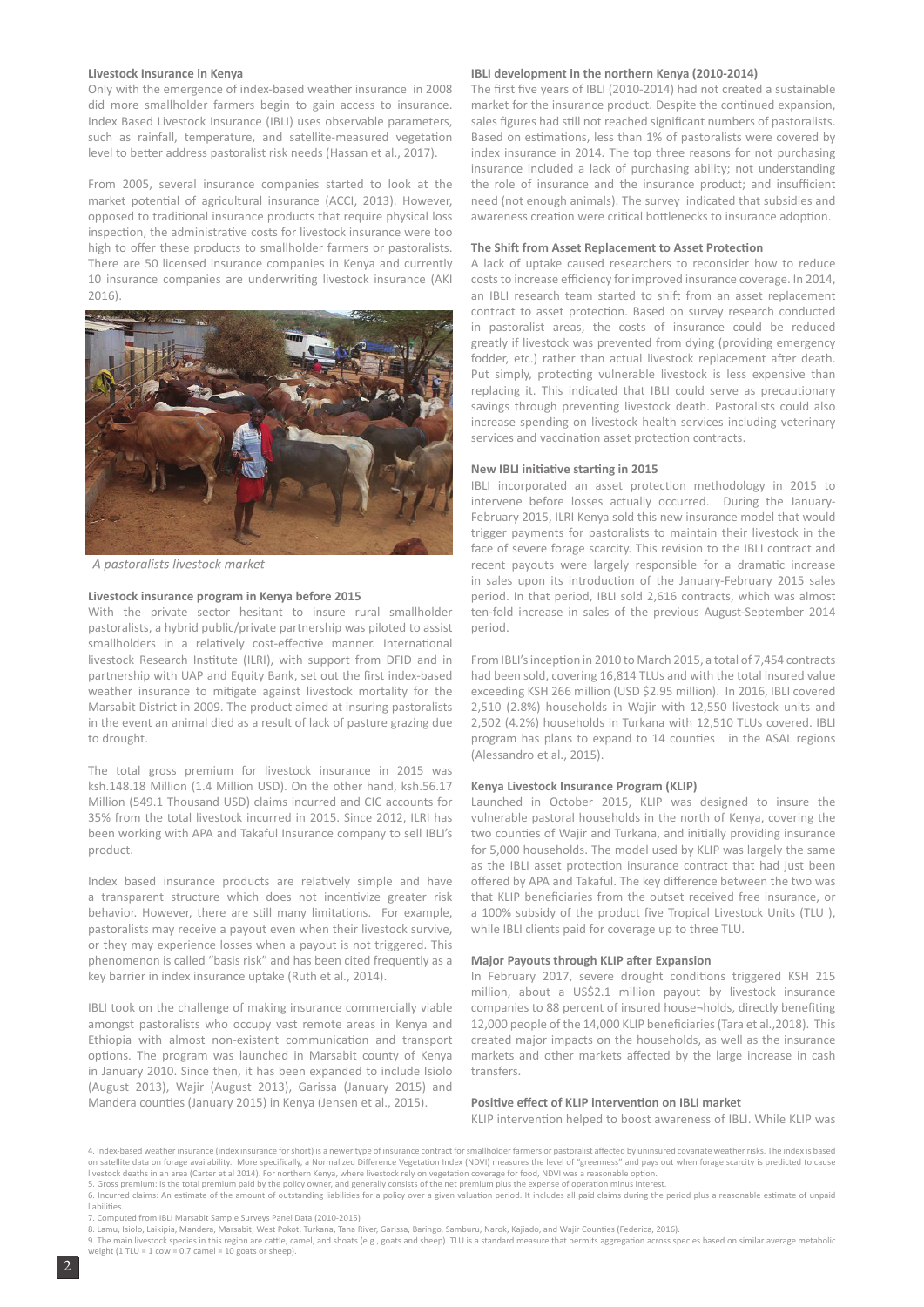completely subsidy-based (100%), the model was the same as the IBLI asset protection insurance contract that had just been offered by similar insurance companies. Coinciding with the increase in KLIP awareness, IBLI expanded faster and started to sale a new product in four more counties at the same time KLIP was introduced (Garissa, Mandera, Turka¬na and Tana River). Pastoralists who had been buying IBLI coverage most often chose coverage for three tropical livestock units (TLUs), the KLIP program would cover it beneficiaries for five TLUs. However, both are far below the country averages of 17 and 12 TLU of livestock herded and owned (Federica,2016).

#### **Unintended effects of the KLIP intervention on IBLI**

KLIP's 100% subsidy served negatively affected sustainability of index insurance (Federica, 2016 as private insurance companies who are trying to provide this service were crowded out of an already fragile insurance market. Receiving the product for free is neither sustainable from a fiscal perspective, nor a clear strategy for developing an insurance market. Beyond free coverage, the lack of awareness also created confusion as to why pastoralists were receiving the funds. KLIP did not allow for any change in risk decision-making because households were not even informed they were covered.

One of the biggest challenges IBLI is facing is concerning service delivery is the general supporting market environment (Tara et al., 2018). For example, a drought stressed environment makes asset protection insurance payments ineffective for herders to buy water, forage or vaccines for their livestock due to lack of accessible markets. In the same way, huge cash transfers by KLIP, create increased demand to purchase inputs that cannot be immediately satisfied and create dramatic short-run price increases without additional inputs. Overall, little potential benefit is achieved with most of the additional income simply transferred to the providers of inputs and exacerbate the existed problems that pastoralist faced.

The Government of Kenya plans to implement a second phase whereby beneficiaries will be required to contribute ("opt in") to the commercial cost of insurance. The government will provide a 50 percent livestock insurance subsidy for up to 10 TLUs per household (Mahul & Maher, 2017). Although a 50 percent insurance subsidy can lead to an increased level of uptake, it could have an anchoring effect (Federica, 2016). The recent examples of anchoring are the rapid growth in public spending on subsidized insurance in China, India, and the US which demonstrates that once subsidies are implemented, it is very difficult to remove them (Ruth et al., 2014 and Hazell et al.,2017). Therefore, smart subsidies, that take these factors into account, ensure that they do not become a permanent drain on public assets.

#### **Smart subsidies**

"Smart subsidies" are designed and implemented in ways that provide sustainable social benefits while minimizing distortions by crowded in private sector capital and expertise to manage the insurance risk (Ruth et al., 2014). A subsidy should be designed with a clearly stated and well-documented purpose. It should address a market failure or equity concern and should successfully target those in need with minimum inefficiency.

A related concern refers to the willingness of donors (the main suppliers of funds) and governments to continue to financially support subsidies. Should this support end, due to lack of resources or unwillingness to continue, the market would probably collapse. Smart subsidies require a clear knowledge of why subsidies are being provided and their projected effectiveness (Federica, 2016). This helps guide the appropriate design and targeting of subsidies and gives an idea of how long they are needed in order to determine a clear exit strategy.

#### **Key lessons on implementation premium subsidies**

One of the challenges in targeting subsidies is to widen access to insurance coverage by identifying those who should be targeted for the subsidy and putting in place a good targeting mechanism as well as clear exit strategies before being implemented. If it is well targeted, subsidized insurance can include the poor and result in behavior change and have a longer-term positive impact.

Another challenge of using index-based insurance is the imperfect correlation between an insured's actual loss (basis risk) experience and the behavior of the underlying index on which the insurance product payout is based. Individuals can suffer losses specific to them but fail to receive a payout because the index does not trigger. On the other hand, lucky individuals may receive indemnity payments that exceed the value of their losses. This problem can be solved by carefully designed the IBLI contracts, like IBLI-Mongolia, for some exceptional case indemnity payments that are based on mortality rates so that it is possible to maximize its value to the insured households.

As in the case of the Ghana National Health Insurance Scheme (NHIS), premiums must be based on targeted population to reduce costs. Otherwise, benefits can go to individuals that do not actually need them or that are not the priority, Furthermore, having actuarially priced premium help better monitor the risk exposure and administrative cost of the schemes.

#### **Policy environment for livestock insurance in Kenya**

While a number of policy documents touch on the issue of risk in agriculture and risk management issues in general, none of the policies propose concrete and result-oriented strategies on how to improve the agricultural insurance sector. For instance, the national Agribusiness Strategy 2012 sets the objective to strengthen the range and robustness of insurance schemes for small businesses, and to create awareness and scale up agricultural insurance products by improving data, information infrastructure and improving insurance awareness (ACCI, 2013). However no specific targets are provided



*Abdullahi Shandey, Chief Executive Officer, Merti Integrated Development Programme (MID-P) of Isiolo County makes a point dung the Kenya Pastoralists Week (KPW) 2018 at the Masai technical Training Institute, Kajiado County* 

The Kenyan insurance market is governed by the Insurance Act (1984) administered by the Insurance Regulatory Authority (IRA). However, under the current Insurance Act agricultural insurance is not mentioned as a separate type of insurance but is simply subsumed under "miscellaneous". Therefore, no statistics on agricultural insurance are kept within the IRA (ACCI, 2013).

The IRA has been very supportive in recent years concerning the introduction of index-based insurance products. Even though this type of products is currently not explicitly mentioned in the Insurance Act and other relevant documents, the IRA has allowed piloting of products for the benefit of low income farmers and pastoralists as well as closely supervising the progress of the various initiatives currently carried out in Kenya (ACCI, 2013).

The Government of Kenya created an enabling environment by formulating a task force for creating a national agricultural sector insurance program. The task force sought to address the wide range of risks that pose challenges to food security and lays out the potential costs and benefits of developing large-scale agricultural insurance

10. An anchoring effect suggests that recipients rely too heavily on the first piece of information offered to make subsequent judgments going forward.